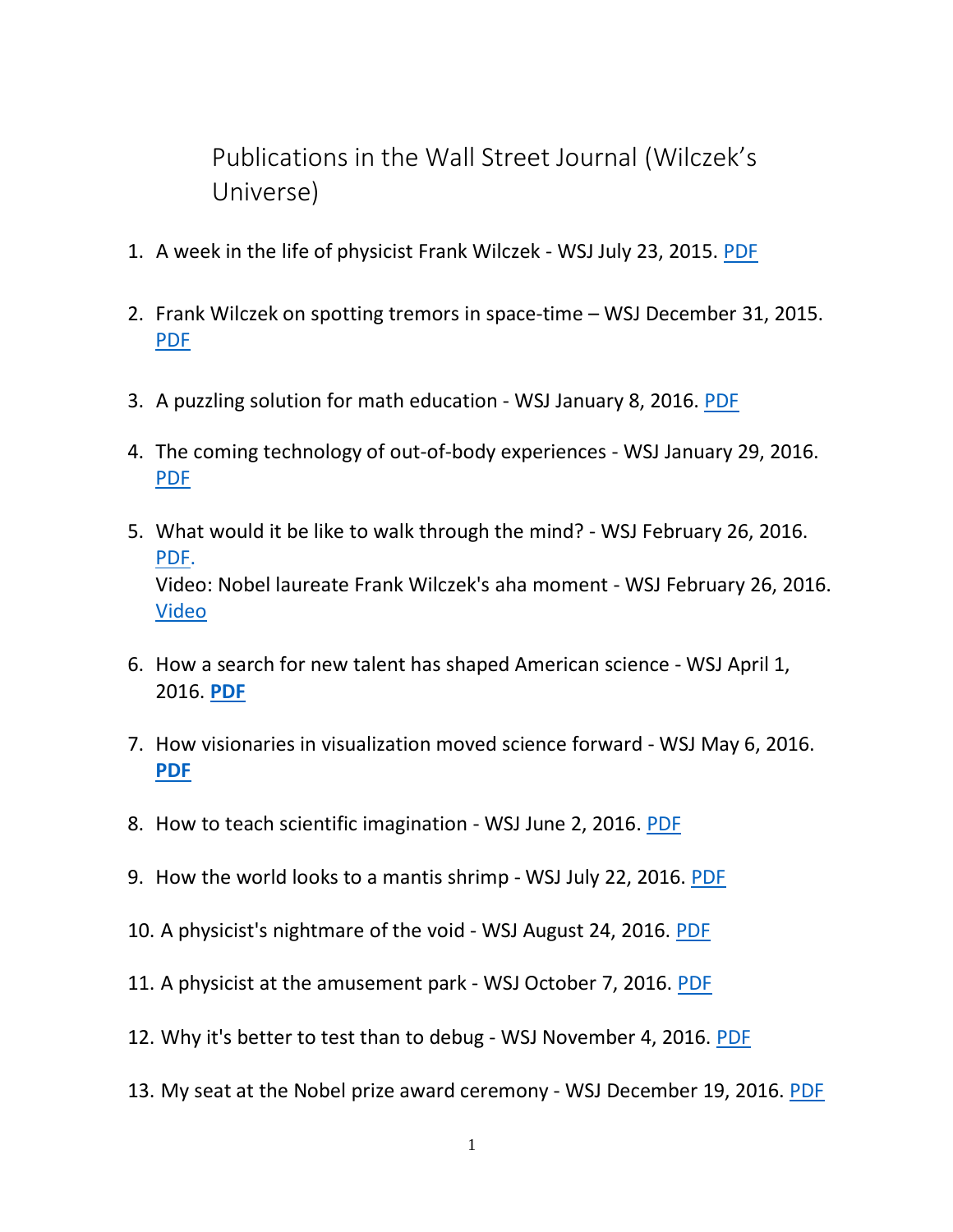- 14. The power of learning by doing WSJ January 18, 2017. [PDF](https://drive.google.com/file/d/1AcPsTkhfC2qFn5AXuyUF2J-dQ-Errc0d/view?usp=sharing)
- 15. Offloading will liberate our minds WSJ February 23, 2017. [PDF](https://drive.google.com/file/d/1Tl4i8QPpXcbqOh4fhTs7YyAFVOTniiQN/view?usp=sharing)
- 16. Winning the scientific lottery of ideas WSJ March 23, 2017. [PDF](https://drive.google.com/file/d/1ZVczPFAT16TFR5fcFz6TbLbetu3CIqpM/view?usp=sharing)
- 17. How past geniuses tackled the age-old question of time WSJ April 27, 2017. [PDF](https://drive.google.com/file/d/1clkd7vTzktHdNCzC7IBYixrkXKNYnIw5/view?usp=sharing)
- 18. What's in a scientific name? WSJ May 25, 2017. [PDF](https://drive.google.com/file/d/1pJm2tm8GIVWsegm0vn9z2Cm0M4muYnYK/view?usp=sharing)
- 19. No, truth isn't dead WSJ June 23, 2017. [PDF](https://drive.google.com/file/d/13tezT8JYZrWE5Tw-kKIts06F3tsbfqwd/view?usp=sharing)
- 20. Seeing the universe like a quantum particle WSJ August 3, 2017. **[PDF](https://drive.google.com/file/d/1qC3-5rJot2eB1j7x19tZDefqhE7JE_T_/view?usp=sharing)**
- 21. The quest to capture the universe in a few equations WSJ September 20, 2017. [PDF](https://drive.google.com/file/d/1bvMTT6sX9J1nWWhNK_87xzC6_l0lP7rp/view?usp=sharing)
- 22. Something out there: the dark matter mystery WSJ October 26, 2017. [PDF](https://drive.google.com/file/d/1IoPL8IgPwKK-gepnqEd7PrlqEScvA0ft/view?usp=sharing)
- 23. The struggle to solve long-lived physics puzzles WSJ December 1, 2017. [PDF](https://drive.google.com/file/d/1O1yDD_sx0GERIj5lD9HhZ1VnHS2rMtj0/view?usp=sharing)
- 24. If dinosaurs were physicists: thoughts about history and time– WSJ January 11, 2018. [PDF](https://drive.google.com/file/d/1qOuaV_IrMuZ7Ys8vgDnyqJChkE8hVcDW/view?usp=sharing)
- 25. Intelligent life elsewhere? Maybe it's hiding WSJ February 15, 2018. **[PDF](https://drive.google.com/file/d/1Hv7JcLh_IPFBJ3J7_vgvnalgEUzzn60R/view?usp=sharing)**
- 26. An appreciation: Frank Wilczek remembers Stephen Hawking WSJ March 16, 2018. [PDF](https://drive.google.com/file/d/1QMqw1nzOsh10GS5EVF8x2MzoU-erC4xd/view?usp=sharing)
- 27. A great physicist's visions of a future for tiny objects WSJ April 25, 2018. [PDF](https://drive.google.com/file/d/1H-Pl8kzU5h3WMyd9ZzSG_ywGZUXYZFqS/view?usp=sharing)
- 28. Page-turners for a physics summer WSJ May 31, 2018. [PDF](https://drive.google.com/file/d/1j0k86STWDP01zDrUCi7Ijdl03UELmyYA/view?usp=sharing)
- 29. The peculiar power of nature's left and right WSJ July 5, 2018. [PDF](https://drive.google.com/file/d/1GNF7kt-BAhbmF3Clp7bvfYXKLa2xfKkN/view?usp=sharing)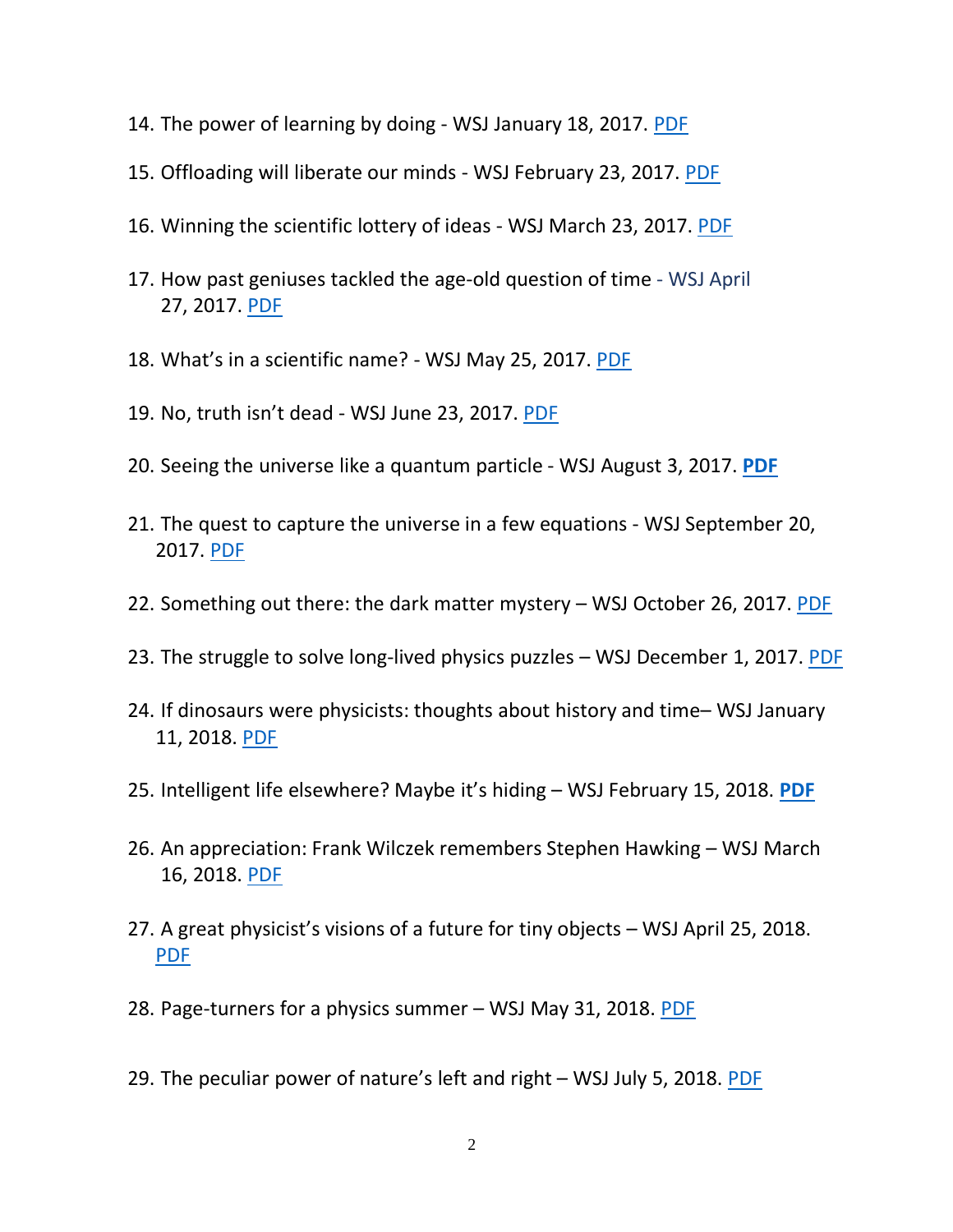30. Swimming on atomic and cosmic levels – WSJ Aug 9, 2018. [PDF](https://drive.google.com/file/d/1A3YTBet9sodBJL-gQXz5eQQ51dhGdRM4/view?usp=sharing) 31. Gyroscopes, pulsars and the power of spin – WSJ Sept 14, 2018[.PDF](https://drive.google.com/open?id=1wUsUCnBngAKk7eqdyIUgFHhzPE4TJ4k3) 32. The second quantum revolution – WSJ Oct 18, 2018[.PDF](https://drive.google.com/file/d/1tra6Wt0t0vdB1kpitxPxmV7Q7VEZJr6K/view?usp=sharing) 33. Drawings that capture the brain's mysteries. WSJ Nov 21, 2018.[PDF](https://drive.google.com/open?id=1gAripFSmg4sRCxg1VXpZtbHfaVE-egJa) 34. Black holes may have 'hair' that we can see. WSJ Jan 3, 2019. [PDF](https://drive.google.com/file/d/1VKNYLX6sDJSWVW3s_se16iRcpozWSV9e/view?usp=sharing) 35. When small changes make a big difference. WSJ Feb 6, 2019. [PDF](https://www.wsj.com/articles/when-small-changes-make-a-big-difference-11549469927?mod=searchresults&page=1&pos=2) 36. The quantum computers in our future. WSJ March 14, 2019. [PDF](https://drive.google.com/file/d/1AhjjsX-KDeysVUNrQT40U1pY-OvyH8L4/view?usp=sharing) 37. Face to face with a cosmic wonder. WSJ April 17, 2019. [PDF](https://drive.google.com/file/d/1hhdBFNdpoNjOlKFQH69GMXKkkk-0iwg8/view?usp=sharing) 38. The challenge of measuring time. WSJ May 22, 2019. [PDF](https://drive.google.com/file/d/1Zad8DBUIbh4oJ1DwHgNA31RUO9bN8FF9/view?usp=sharing) 39. Have we come to the end of physics?. July 5, 2019. [PDF](https://drive.google.com/file/d/1WEVNl-_eZ9ca6XbumfpZUh3wNMEX0GYZ/view?usp=sharing) 40. Finding the magic in liquid crystals. WSJ Aug 8, 2019[.PDF](https://drive.google.com/file/d/1rU0NWFdoUMYp5YTC1n5XeCwTVC4AItZz/view?usp=sharing) 41. Big data doesn't interpret itself. WSJ Sept 5, 2019. [PDF](https://drive.google.com/file/d/1xgg0aQ_FrJSheOvZtAdyP8l6mjePxyqj/view?usp=sharing) 42. This year's Nobels have cosmic reach. WSJ Oct 17, 2019. [PDF](https://drive.google.com/file/d/1UrHJdr3xntIubI7Q4vdQb4v0WRTXYttM/view?usp=sharing) 43. A reality check on quantum computers. WSJ Nov 29, 2019. [PDF](https://drive.google.com/file/d/1Iuo4cv5Twg-Udc9aLi7SFpU3Kl8we-v0/view?usp=sharing) 44. Are we living in a simulated world? WSJ Jan 9, 2020. [PDF](https://drive.google.com/file/d/1W-ihO6VygpMcDTd7Sv87Wnv2a0VGpJnm/view?usp=sharing) 45. Looking for signs of alien technology. WSJ Feb 13, 2020. [PDF](https://drive.google.com/file/d/1Vijj4UWk8pTgFUfZd86-PPaGdBYUS2AK/view?usp=sharing) 46. The world according to Freeman. WSJ March 19, 2020[.PDF](https://drive.google.com/file/d/1Ju0MJZK9qvGApHNVeau1Ap74PkLrsuDZ/view?usp=sharing) 47. Good enough versus even better. WSJ April 30, 2020. [PDF](https://drive.google.com/file/d/1irbtc72i28OfB-dJW75d-leBxyGfyWy1/view?usp=sharing) 48. The hidden meanings of noise. WSJ May 28, 2020. [PDF](https://drive.google.com/file/d/1c0WqMiv3W_kPpOA0wGVT29ERwfEeUPJu/view?usp=sharing)

3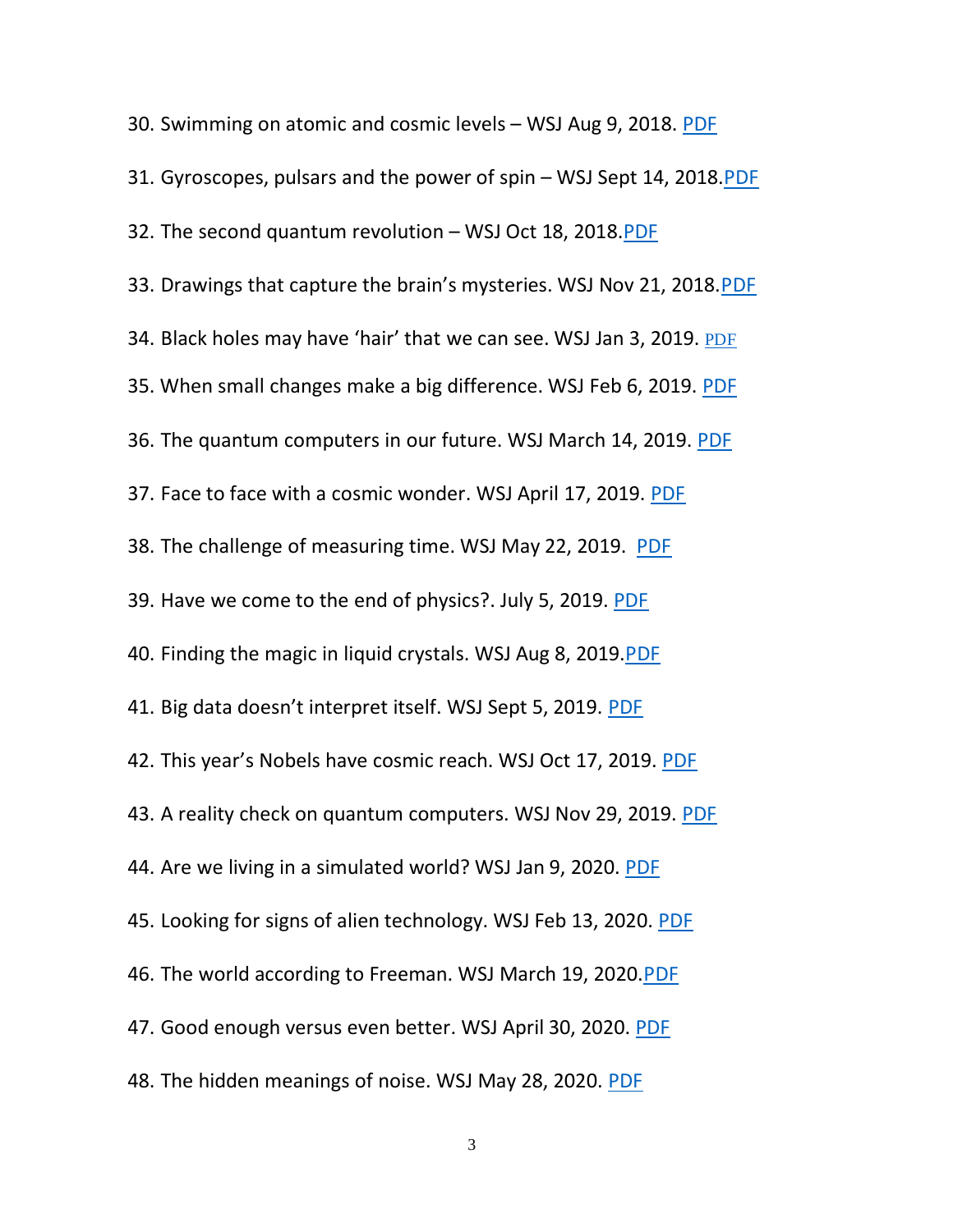49.The Physics of keeping things cool. WSJ July 16, 2020. [PDF](https://drive.google.com/file/d/1JqvuxPYUXPRv3WpJgF7xhimBoU4t64Fp/view?usp=sharing) 50.The Pleasure and Pain of Scientific Predictions. WSJ Aug 20, 2020. [PDF](https://drive.google.com/file/d/1fQlaWp81adEzeqvsV8wwuvGsXwyxS9_0/view?usp=sharing) 51.Could Einstein Get Published Today?. WSJ Sept 24, 2020. [PDF](https://drive.google.com/file/d/1X9rGzIe0kBQSvNyk9_PNHHvwgisr3NVU/view?usp=sharing) 52.Beautiful, Impractical Physics. WSJ Oct 29, 2020. [PDF](https://drive.google.com/file/d/1ga-ylZ9RITqMGIe5ZV2ht9cTw3gxIGR3/view?usp=sharing) 53.The Clock Paradox of Quantum Physics. WSJ Dec 3, 2020. [PDF](https://drive.google.com/file/d/1l-X-PyRLoZQ7VdXzQSGVGfrQ3plRI560/view?usp=sharing) 54. Seeing Wonder Through the Eyes of Science. WSJ Jan 7, 2021. [PDF](https://drive.google.com/file/d/10E0A_33mm5llXrUC478bmva5BLTIwuIB/view?usp=sharing) 55. Do We Need an Anti-Nobel Prize? WSJ Feb 18, 2021. [PDF](https://drive.google.com/file/d/1ig3Iy0ryvu29siePEOJSotMXFF5i5Q6H/view?usp=sharing) 56. Provoked by Zeno's Paradoxes. WSJ April 1, 2021. [PDF](https://drive.google.com/file/d/1bD_Jz1qGcIOQshfLFkEOLb_I5Rr3SIrD/view?usp=sharing) 57.The Miraculous Measurement of the Muon. WSJ April 13, 2021[.PDF](https://drive.google.com/file/d/1f5rMiRpzZ_XE1tBUND3E__XZ3iaWfnZd/view?usp=sharing) 58.[Precision Is Nature's Gift to Technology](https://www.wsj.com/articles/precision-is-natures-gift-to-technology-11621018183). WSJ May 14, 2021[.PDF](https://drive.google.com/file/d/1IvSX9RAy8vQhBXNroz7vO8fbjB5X05Fm/view?usp=sharing) 59.The Power and Poetry of Random Digits.WSJ June 10, 2021[.PDF](https://drive.google.com/file/d/1uLTEasjmNEgLlw2gI6bKlYIo0PMUrKc9/view?usp=sharing) 60.Cracking the Secret of Matter's Phases. WSJ July 29, 2021[.PDF](https://drive.google.com/file/d/1m3EBwO8qM1dEhhoX5A7mFHkqI6PY6cNQ/view?usp=sharing) 61.The Road to Self-Reproducing Machines. WSJ Sept 2, 2021[.PDF](https://drive.google.com/file/d/1wDuKWy3Hq56odE35Dgr27FjnUog0AoNH/view?usp=sharing) 62.We Are All Cyborgs. WSJ Oct 14, 2021. [PDF](https://drive.google.com/file/d/1t7gOjTRHsROqNQbViXH90avI9E0KTj2B/view?usp=sharing) 63.The Cosmic origins of Silver and Gold. WSJ Nov 24, 2021[.PDF](https://drive.google.com/file/d/1bsfvpyFBaxiSuY-k147UJ6Rs12VhttTv/view?usp=sharing) 64.The Models That Made Modern Science.WSJ Dec 30, 2021[.PDF](https://drive.google.com/file/d/1ZuiE1zspuuDMVRHR2fAkR8R08pxrmnb9/view?usp=sharing) 65. We're All Still Living in Euclid's World. WSJ Feb 4, 2022. [PDF](https://drive.google.com/file/d/1btaYLA8iuHKc942QGizyVUNVyCXNd1d3/view?usp=sharing) 66.Correcting our errors about errors. WSJ March 17, 2022. [PDF](https://drive.google.com/file/d/1FZRK6JN5WaqtaFa547rNCpGHJTNjjREM/view?usp=sharing) 67.A Quantum Leap, With Strings Attached. WSJ April 14, 2022. [PDF](https://drive.google.com/file/d/1-jYZLayKB6ifxpYjl1p92s0q_LLOiCuD/view?usp=sharing)